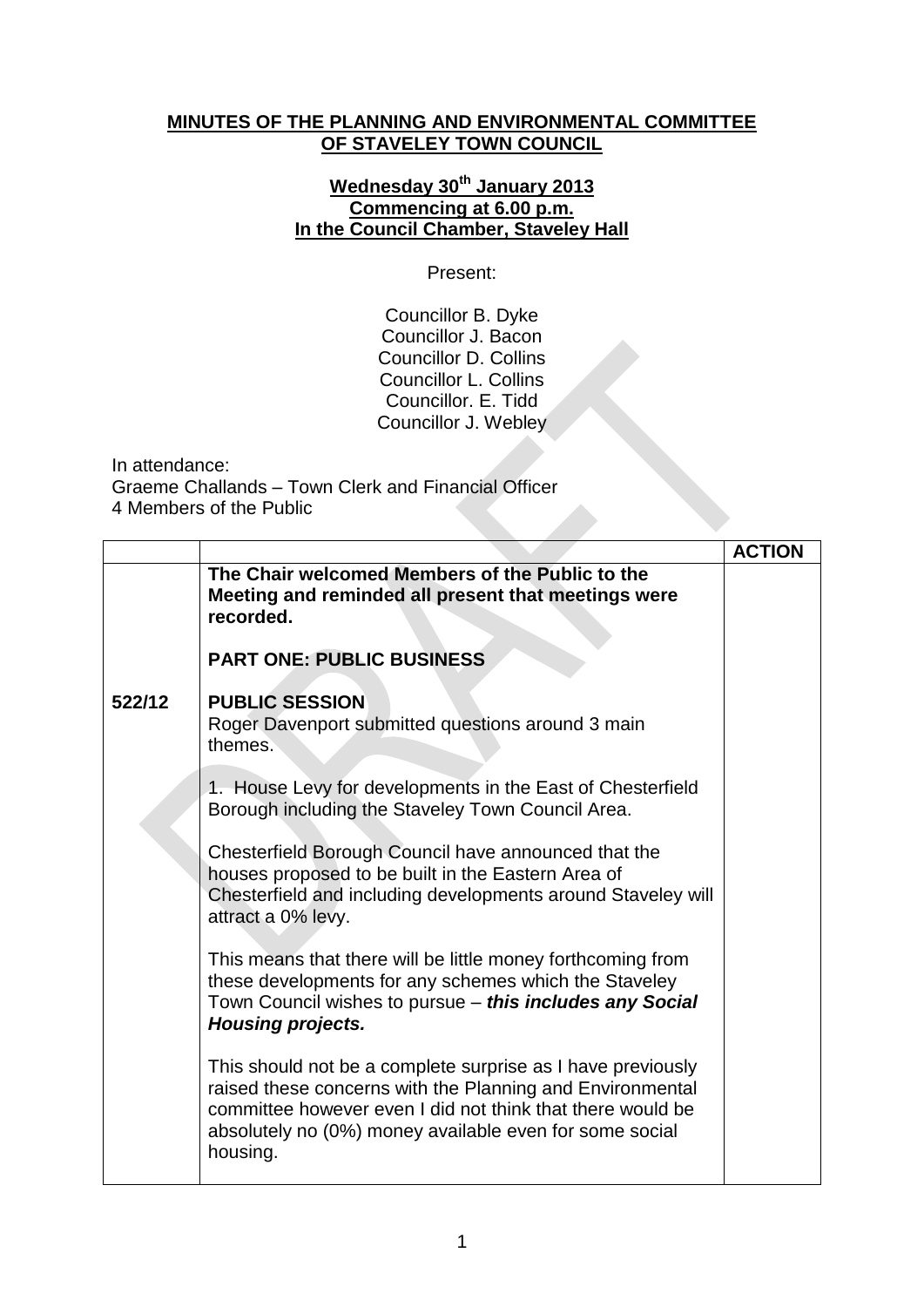Members at the recent Staveley forum seemed hugely disappointed that they would not be getting things like an Ice Ring for Staveley so there may be citizen expectations out there which have no chance of being fulfilled.

 How does this affect the committee's thinking on developments about Staveley?

 How are the committee proposing to deal with the Social Housing issue, especially the requirement for 42 affordable rented properties needed by Mastin Moor?

 Do the Committee consider that Mastin Moor would be a prime target area for Chesterfield Borough Council's Council-House Building scheme (say 40 houses) which would solve the problem.

 Would it not be better to restrict market-supply houses especially in those areas which are unsustainable (includes Woodthorpe and Mastin Moor) and concentrate on those developments which have the most beneficial effect – Poolsbrook (sustainable and economically sound for Staveley) and the Staveley Works site (regeneration of brown-field eyesore)?

 Committee members should note that there is still scope for some Infrastructure levies (i.e. essential road works and school building) however this does not provide Staveley with any additional socially desirable projects.

2. **Duty to Co-operate with Neighbouring Authorities** In preparing the Core Strategy, Chesterfield Borough Council has a legal duty to co-operate with neighbouring authorities

Bolsover District Council has objected to the Chesterfield Borough's Core Strategy on the grounds that developments near to the Eastern Borders (Mastin Moor and Woodthorpe) will significantly hinder their attempts to get any reasonable number of houses built in their area.

Bolsover site their flagship 1,000-house aspiration to the North of Bolsover where they are completely unable to get any developers to touch the development (even with a barge pole).

Other developments such as one West of Barlborough (towards Mastin Moor) where planning permission has already been given is not proceeding because the potential developers do not believe the houses will sell – at least in this economic climate.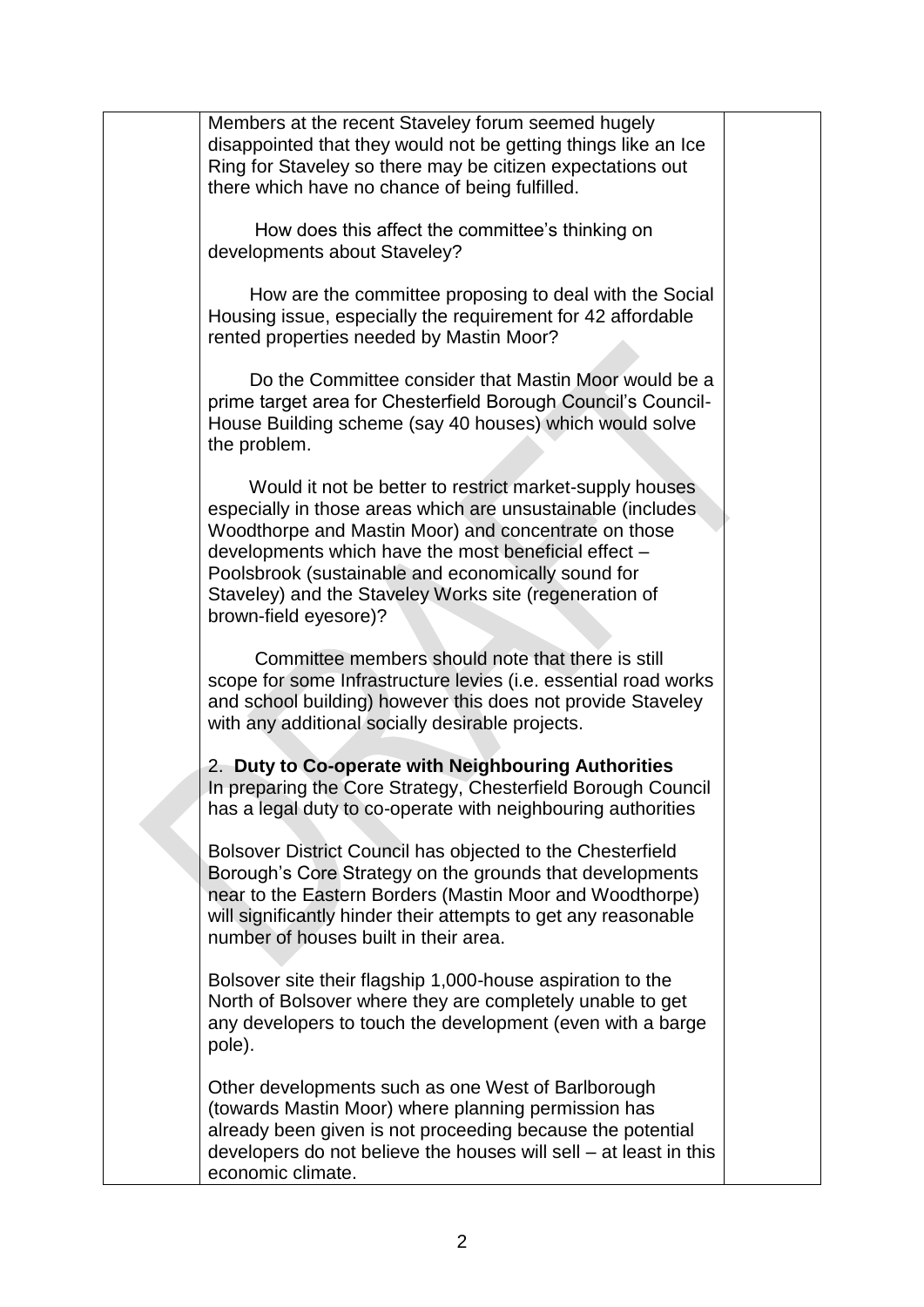Bolsover ask that Chesterfield restrict competing house building (especially East of the Doe Lea River) to give them a chance to at least fulfil some of their own Core-Strategy aims.

 Do the Committee agree that there should be cooperation with Bolsover as required by law?

 Do the Committee agree that, in fulfilment of this cooperation, any private-house building East of the Doe Lea River should be modest and in line only with actual requirements of settlements there such as Mastin Moor and Woodthorpe?

 Do the committee agree that this would result in no detriment to Staveley's aspirations as a whole because of the 0% levy (so nothing is lost)?

 Do the Committee agree that restricting development to modest proportions would alleviate the problem of Primary School places (Norbriggs and Woodthorpe Primary may be able to cope with possibly only minor structural alterations)?

## **3. High Speed Rail 2**

The route of the high speed rail link was announced  $28<sup>th</sup>$ January.

Part of the route comes through Markham Vale, between Woodthorpe and Netherthorpe, and on towards Renishaw.

 Do the Committee agree that this sterilises land around Woodthorpe because the land with either be needed for the railway or make development around the village unattractive to developers because of the uncertainty consequent on the proposed route?

 Do the Committee consider that this proposed railway will adversely affect any planned market-led private developments in the Mastin Moor Area (reduced house prices, uncertainty of route etc.) and therefore the Chesterfield Core Strategy should look to develop away from Mastin Moor, Woodthorpe and this major uncertainty?

Roger Davenport

Andy Cooper submitted questions around 1 main heading.

## **Funding Social Housing at Mastin Moor**

Mastin Moor has a need for social housing located ideally within Mastin Moor Estate itself but otherwise so as to form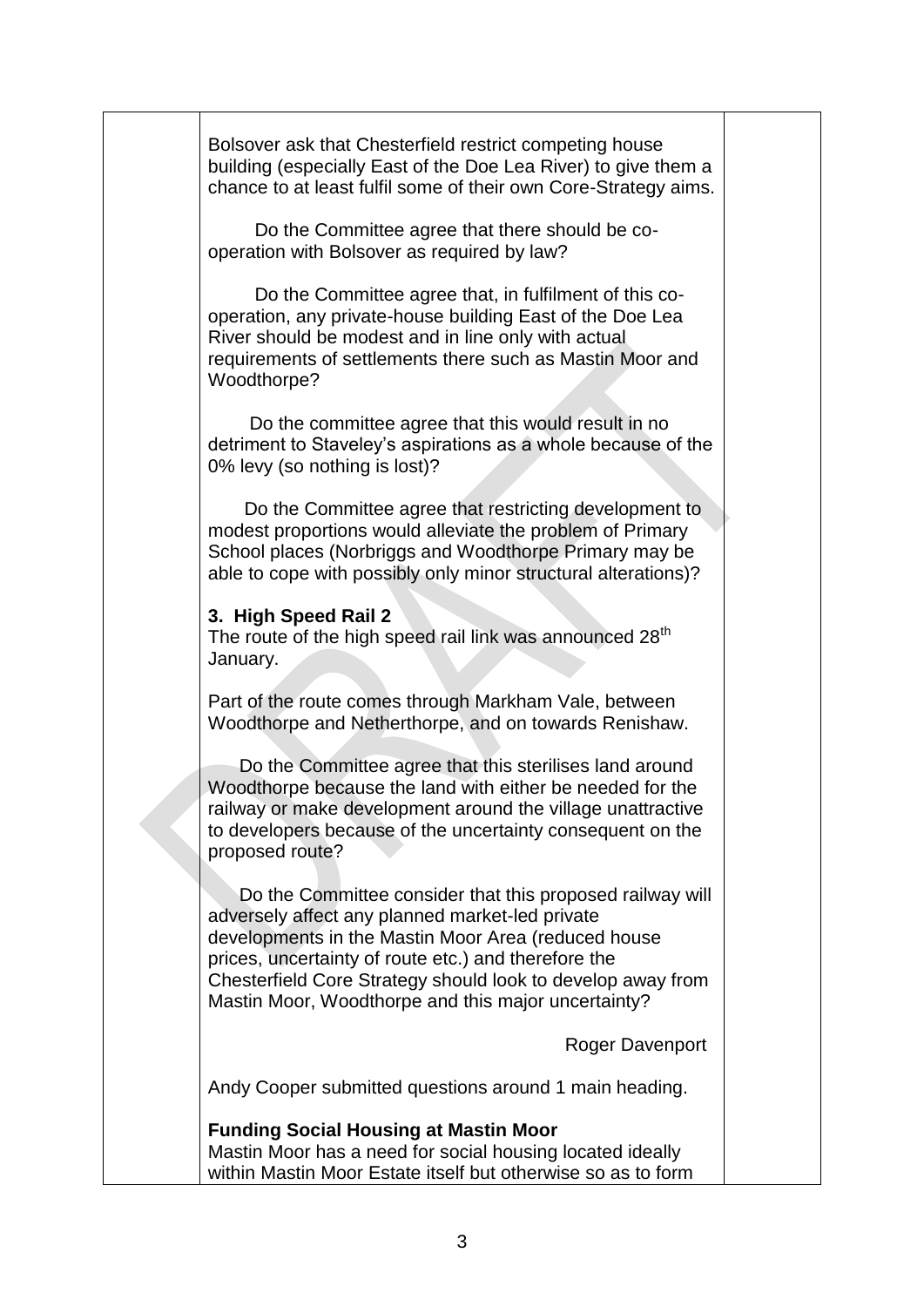an integral part of the Community of Mastin Moor. Because placing this to the South of the A619 and West of Bolsover road separates the housing from Mastin Moor because of the A619 barrier, a third-best (compared to within Mastin Moor itself) would be East of the Bolsover Road (with provision of traffic-light controlled pedestrian crossings at Mastin Moor cross roads) to achieve some community cohesion. Second best alternative would be for a minor relaxation of the Green Belt – enough to accommodate 42 houses by also using other land within Mastin Moor itself.

The Core Strategy currently calls for no more than 400 houses (including Social Housing) in the Mastin Moor area (which would also be Mastin Moor and Woodthorpe combined). This total may well be reduced significantly because of the requirements of Bolsover District Council and their need to build houses.

Mr. Peck of Capita Symonds representing Chatsworth Estates has suggested that, notwithstanding the 0% levy on houses in Eastern Chesterfield, there may be some (limited) funds available which could be re-allocated (from general amenity use) towards Social Housing in Mastin Moor.

Does the Committee agree:-

 That any potential funds need to be maximised. This can be best achieved by concentrating any building (at one site) such that maximum value is achieved instead of piecemeal development throughout the area (100 here, 50 in a different development etc.) which would generate much lower funding overall.

That Social Housing for Mastin Moor is a major priority.

 That the significant build site (for private housing) shown in the Sites and Boundaries paper is around but mainly to the East of Bolsover Road at Mastin Moor. This site Eastwards alone can accommodate the overall total of 400 houses (or the lower figure consequent on Bolsover District Council requirements) especially with some Social Housing being incorporated in Mastin Moor itself. Accordingly building should be concentrated here and not dissipated over the whole Mastin Moor/Woodthorpe area so as to maximise benefit for Mastin Moor.

 That Chesterfield Borough Council's stated intention of building Council Houses should be encouraged.

That Chesterfield Borough Council's Council-House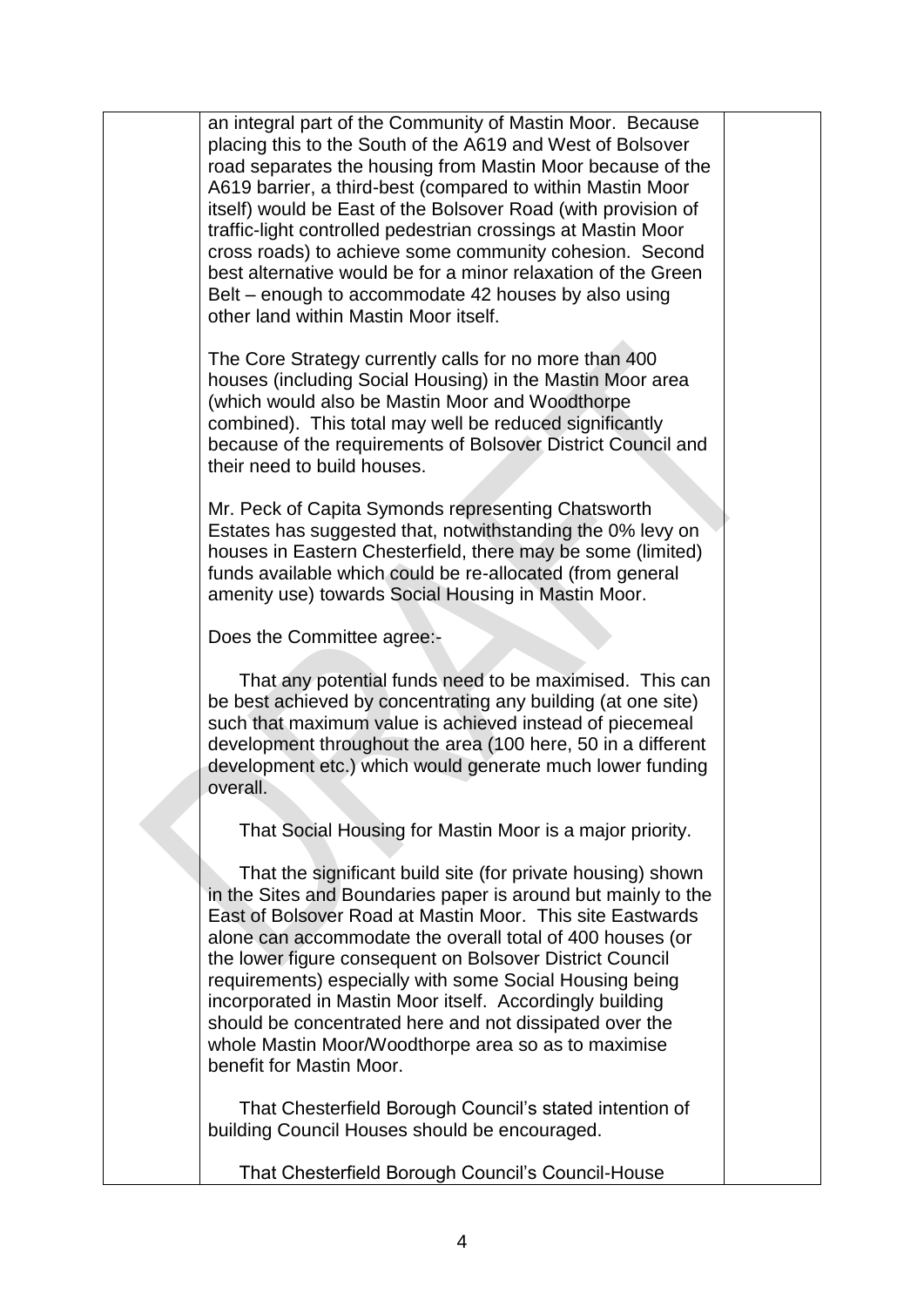| building programme should embrace any shortfall<br>consequent on lack of funding from private-development<br>sources of finance.                                                                                                                                                                       |  |
|--------------------------------------------------------------------------------------------------------------------------------------------------------------------------------------------------------------------------------------------------------------------------------------------------------|--|
| <b>Andy Cooper</b>                                                                                                                                                                                                                                                                                     |  |
| Members responded as follows:                                                                                                                                                                                                                                                                          |  |
| 1. Community Infrastructure Levy<br>Members requested the Town Clerk write to Chesterfield<br>Borough Council over the CIL Report. Whilst this had not<br>been sent to Staveley Town Council it had been downloaded<br>from the Chesterfield Borough Council website.                                  |  |
| Members were concerned that parts of the Staveley Town<br>Council area were regarded as being subject to a zero<br>percent CIL.                                                                                                                                                                        |  |
| Members felt this was not the case and evidenced the<br>Chatsworth proposals where monies for CIL infrastructure<br>was being offered by the developer. It was understood<br>Chatsworth was now proposing to build 400 houses north of<br>the Bolsover Road, away from Woodthorpe - and HS2.           |  |
| It would be hard to gain public opinion in favour of<br>development if there were no financial gains for the<br>community. The Government's recent announcement that<br>25% of CIL would go to the Town/Parish Council had been<br>rendered meaningless by the Chesterfield Borough Council<br>report. |  |
| The situation would need continual monitoring.                                                                                                                                                                                                                                                         |  |
| <b>RESOLVED</b> – To invite an Officer from Chesterfield Borough<br>Council Planning to a future Planning and Environmental<br>Committee Meeting to explain their Report.                                                                                                                              |  |
| 2. Bolsover District Council<br>Members accepted the duty for Chesterfield Borough Council<br>to cooperate with Bolsover District Council.                                                                                                                                                             |  |
| However, they felt the housing market should prevail: if<br>developers preferred the Eastern Villages then that was<br>because they felt houses in this location would be more<br>desirable than any in Bolsover District Council.                                                                     |  |
| It also provided evidence that the CIL Report was inaccurate.                                                                                                                                                                                                                                          |  |
| 3. HS2<br>The recent announcement of the proposed route of HS2                                                                                                                                                                                                                                         |  |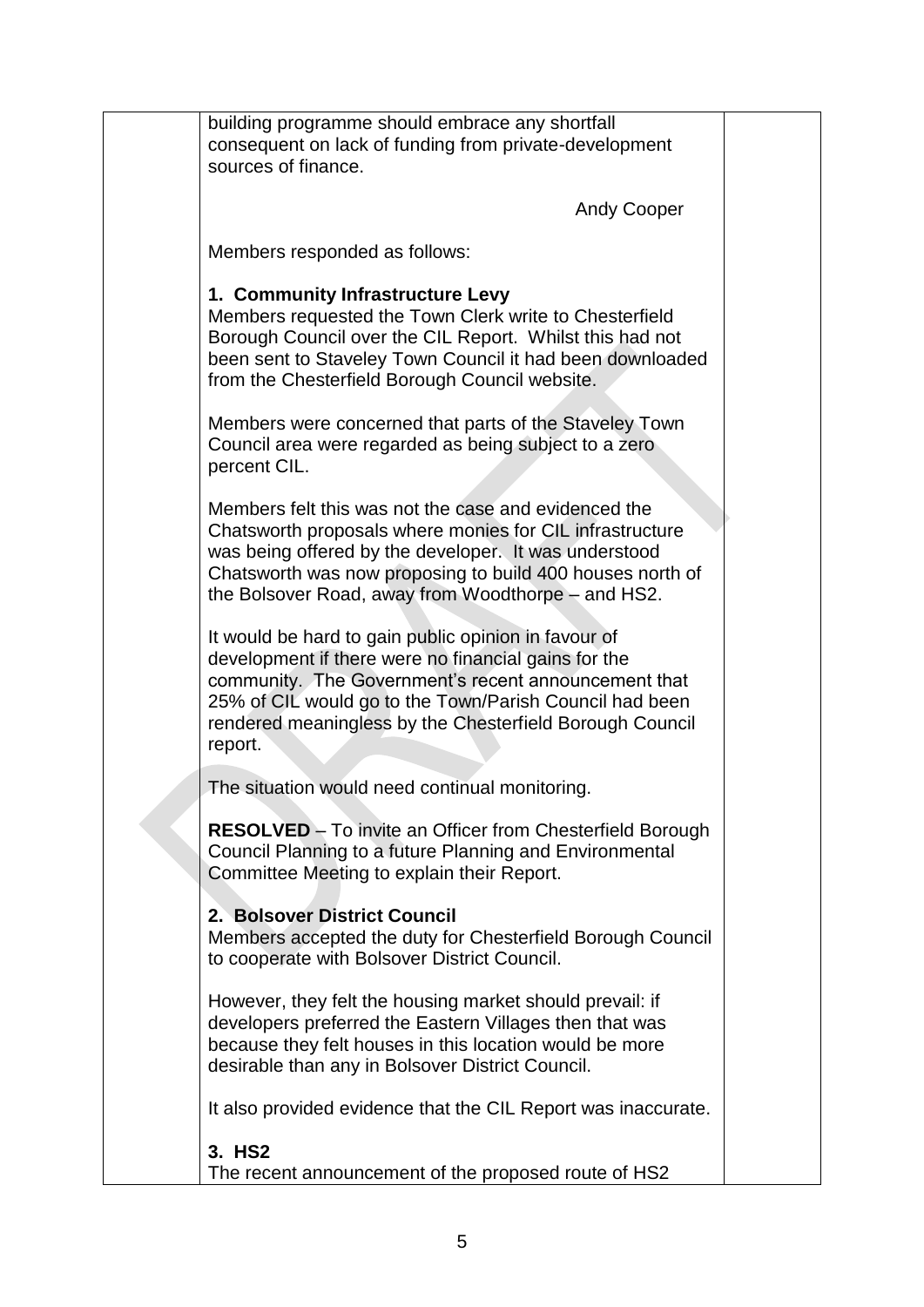| would have a major impact on Staveley and there were                                                                                                                                                                                                                                                                                                                                                                                                                                                                                                                                                                                                                                                                                                                                                                                                                                                                                                                                                                                                                                                                                                                                                                                                                                                                                                                                                                                                                                                                                                                                                                                                                                                                                                                                                                                                                                                                                   |  |
|----------------------------------------------------------------------------------------------------------------------------------------------------------------------------------------------------------------------------------------------------------------------------------------------------------------------------------------------------------------------------------------------------------------------------------------------------------------------------------------------------------------------------------------------------------------------------------------------------------------------------------------------------------------------------------------------------------------------------------------------------------------------------------------------------------------------------------------------------------------------------------------------------------------------------------------------------------------------------------------------------------------------------------------------------------------------------------------------------------------------------------------------------------------------------------------------------------------------------------------------------------------------------------------------------------------------------------------------------------------------------------------------------------------------------------------------------------------------------------------------------------------------------------------------------------------------------------------------------------------------------------------------------------------------------------------------------------------------------------------------------------------------------------------------------------------------------------------------------------------------------------------------------------------------------------------|--|
| potentially some substantial concerns.<br>The effect on Markham Vale – it appeared to reduce the<br>$\bullet$<br>area for development and would also affect the<br>tranquillity of the wildlife areas, cycleways, bridleways<br>and footpaths.<br>The effect on Woodthorpe – it appeared that although<br>$\bullet$<br>the track would be in a cutting, it would divide the village<br>from Woodthorpe Grange, affect the Salters Route, may<br>mean the demolition of the recently converted barns.<br>There may be an issue of noise for residents even if the<br>visual impact was mitigated.<br>House values would probably be adversely affected.<br>Details of compensation were needed.<br>The effect on Netherthorpe School – the track appeared<br>$\bullet$<br>to be on a viaduct which would have a visual and noise<br>impact on the school playing fields.<br>Netherthorpe Flash – the track would cross this on a<br>$\bullet$<br>viaduct with a consequential impact visually and in terms<br>of noise on this wildlife area.<br>A619 – the track crosses the A619 and therefore<br>$\bullet$<br>potentially has a great impact on the houses immediately<br>adjacent in terms of the noise and visual impact. House<br>values would probably be adversely affected and again<br>details of compensation would be needed.<br>Staveley Miners Welfare Cricket Pitch, Riverdale Park<br>$\bullet$<br>and Norbriggs Flash LNR - the track passes past<br>Staveley Miners Welfare Cricket pitch on a viaduct, past<br>Riverdale park and still on a viaduct through the LNR. It<br>would have a major impact on all of these. The noise<br>may mean Riverdale Park would have to close.<br>Chesterfield Canal Restoration – the viaduct proposed<br>would have a major impact on the restoration proposals.<br>Whilst there are few domestic properties affected<br>northwards it may trigger an opencasting application by |  |
| UK Coal or another opencaster.                                                                                                                                                                                                                                                                                                                                                                                                                                                                                                                                                                                                                                                                                                                                                                                                                                                                                                                                                                                                                                                                                                                                                                                                                                                                                                                                                                                                                                                                                                                                                                                                                                                                                                                                                                                                                                                                                                         |  |
| IMD: there is a proposal to build an Infrastructure<br>Maintenance Depot in Staveley.                                                                                                                                                                                                                                                                                                                                                                                                                                                                                                                                                                                                                                                                                                                                                                                                                                                                                                                                                                                                                                                                                                                                                                                                                                                                                                                                                                                                                                                                                                                                                                                                                                                                                                                                                                                                                                                  |  |
| The access tracks proposed will affect<br><b>Riverdale Park</b><br>The Chesterfield Canal Restoration including Staveley Town<br>Basin.<br>Residents of Bent Lane, Bellhouse Lane and surrounding<br>properties.                                                                                                                                                                                                                                                                                                                                                                                                                                                                                                                                                                                                                                                                                                                                                                                                                                                                                                                                                                                                                                                                                                                                                                                                                                                                                                                                                                                                                                                                                                                                                                                                                                                                                                                       |  |
| The proposed site on the Staveley Works Site appears to<br>have no regard to the Action Plan proposals.                                                                                                                                                                                                                                                                                                                                                                                                                                                                                                                                                                                                                                                                                                                                                                                                                                                                                                                                                                                                                                                                                                                                                                                                                                                                                                                                                                                                                                                                                                                                                                                                                                                                                                                                                                                                                                |  |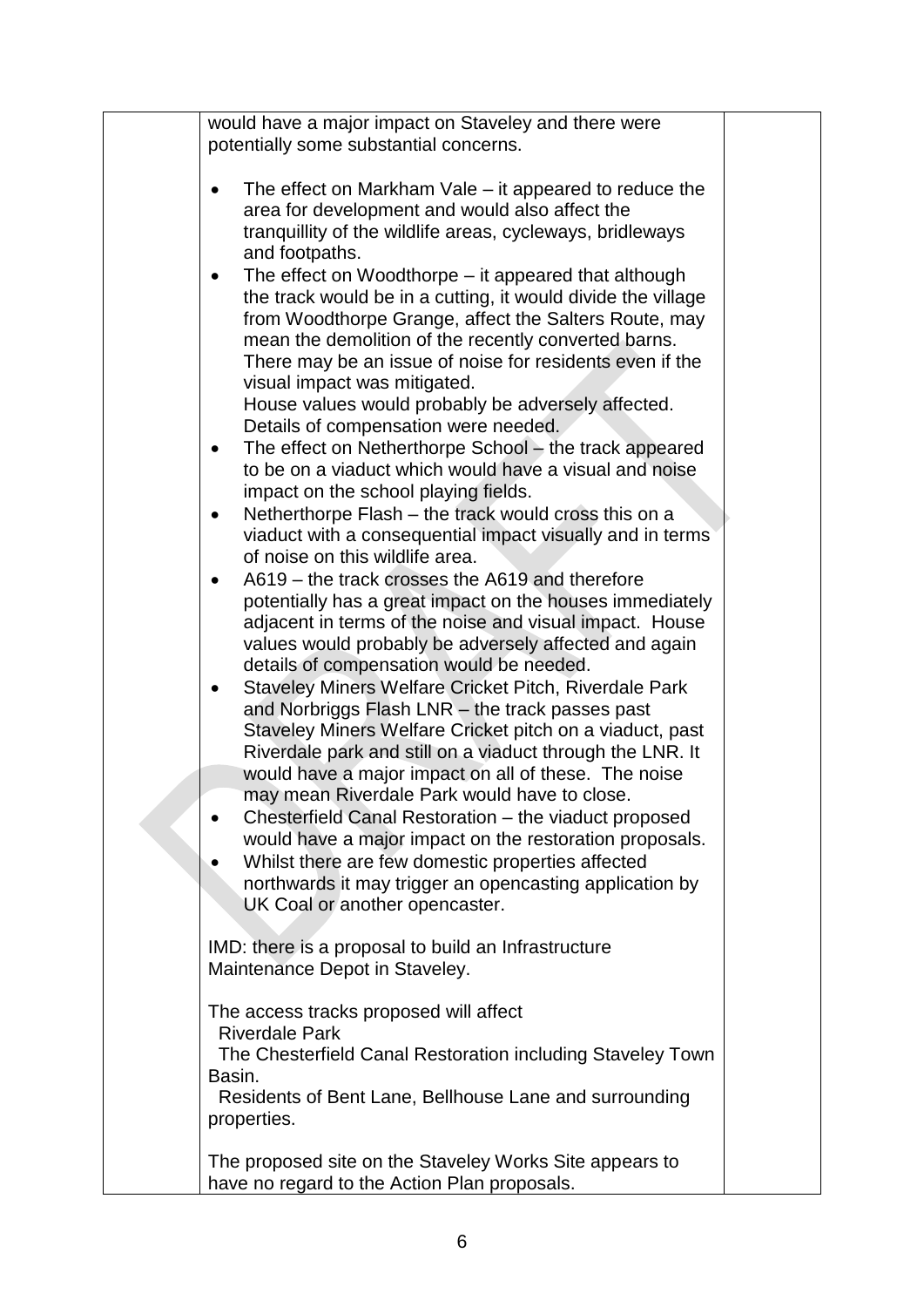|        | Whilst it may result in 100+ jobs it may prevent a larger<br>number of jobs being created with the Action Plan proposals.<br>The Report on the HS2 displayed an ignorance of Staveley –<br>it stated the Covidien Site was subject to flooding, it<br>suggested HGV access via Works road was good. |  |
|--------|-----------------------------------------------------------------------------------------------------------------------------------------------------------------------------------------------------------------------------------------------------------------------------------------------------|--|
|        | It is probable that an IMD, looking after the HS2 infrastructure<br>will mean anti social working times - night time, weekends,<br>bank holidays etc. This will affect local residents.                                                                                                             |  |
|        | It was suggested that the IMD may well be better located on<br>the Hartington Aggregate site, currently being restored by<br>Fitzwise.                                                                                                                                                              |  |
|        | This is closer, leaves the Staveley Works Site unaffected and<br>has better rail and road connectivity.                                                                                                                                                                                             |  |
|        | There may be an opportunity to progress the Robin Hood<br>Line.                                                                                                                                                                                                                                     |  |
|        | <b>RESOLVED</b> – That the Town Clerk work with potential<br>partners such as the Canal Society to ensure Staveley<br>benefits to the maximum extent possible from HS2 and that<br>any adverse effects are minimised and maximum mitigation<br>is gained.                                           |  |
|        | A Public Meeting is arranged.                                                                                                                                                                                                                                                                       |  |
|        | That Natascha Engel MP, Toby Perkins MP and Dennis<br>Skinner MP are involved.                                                                                                                                                                                                                      |  |
|        | It was agreed a 3D visualisation would be helpful.                                                                                                                                                                                                                                                  |  |
|        | A representative of HS2 should be invited to a Meeting<br>together with Chesterfield Borough Council Planners.                                                                                                                                                                                      |  |
|        | The Chair had suspended Standing Order during this debate<br>to allow extended discussion. He now resumed Standing<br>Orders.                                                                                                                                                                       |  |
| 523/12 | <b>DISCLOSURE OF MEMBERS' INTERESTS</b><br>There were no declarations of interests by Members.                                                                                                                                                                                                      |  |
| 524/12 | <b>APOLOGIES FOR ABSENCE</b><br><b>Councillor Cauldwell - illness</b>                                                                                                                                                                                                                               |  |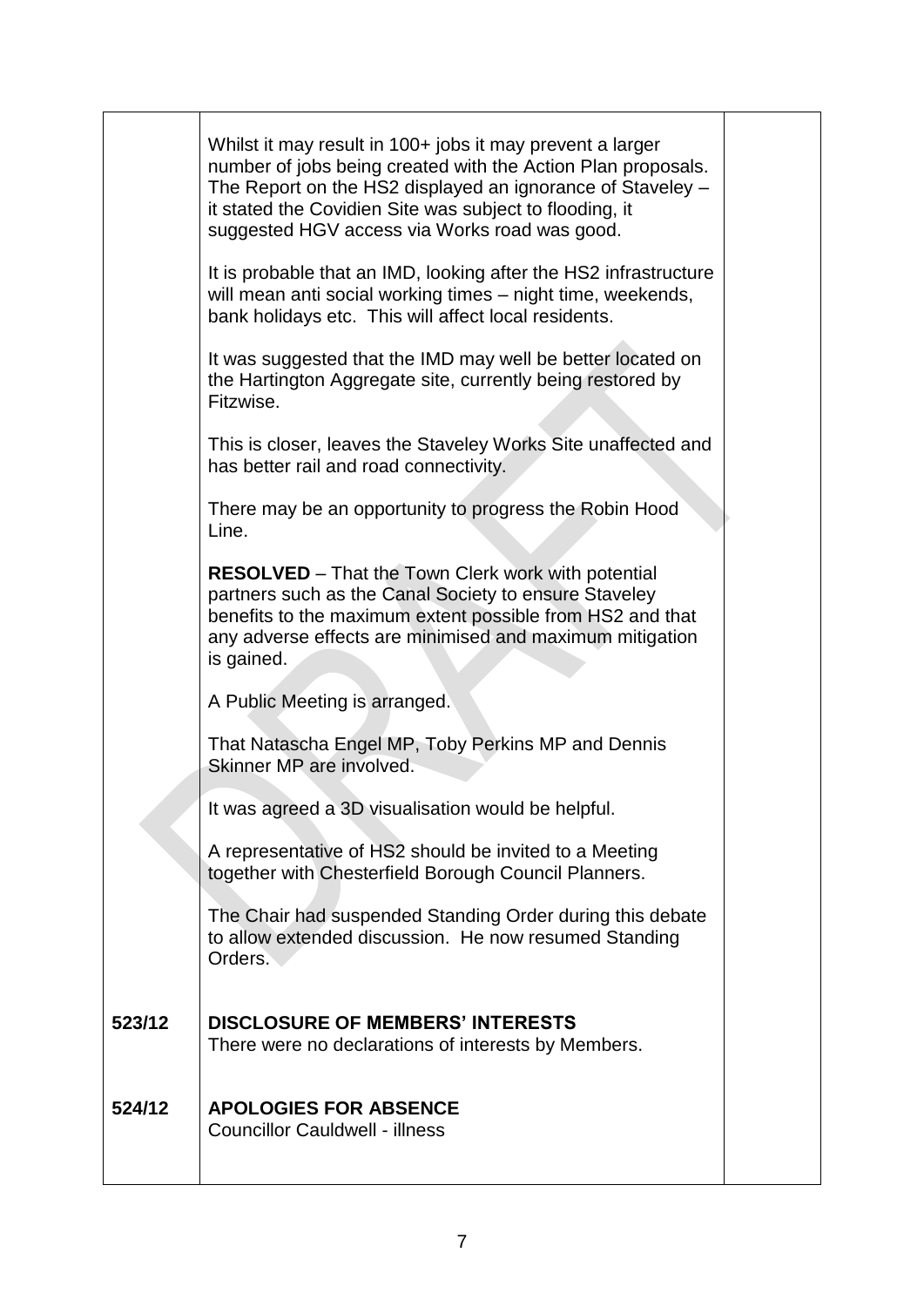| 525/12 | <b>COUNCILLORS NOT PRESENT</b><br>There were no Councillors not present.                                                                                                                                                                                                                               |
|--------|--------------------------------------------------------------------------------------------------------------------------------------------------------------------------------------------------------------------------------------------------------------------------------------------------------|
| 526/12 | <b>MINUTES OF THE PLANNING AND ENVIRONMENTAL</b><br><b>COMMITTEE OF STAVELEY TOWN COUNCIL HELD ON</b><br><b>WEDNESDAY 10th DECEMBER 2012</b><br>The Minutes of the Planning and Environmental Committee<br>of Staveley Town Council held on Wednesday 10 <sup>th</sup><br>December 2012 were APPROVED. |
| 527/12 | <b>MATTERS ARISING FROM THE MINUTES OF THE</b><br>PLANNING AND ENVIRONMENTAL COMMITTEE OF<br>STAVELEY TOWN COUNCIL HELD ON WEDNESDAY 10th<br><b>DECEMBER 2012</b><br>There were no matters arising.                                                                                                    |
| 528/12 | DETAILS OF THE PLANNING APPLICATIONS DEALT<br><b>WITH BY MEMBERS</b><br>Noted.                                                                                                                                                                                                                         |
| 529/12 | A LIST OF PLANNING DECISIONS NOTIFIED BY<br><b>CHESTERFIELD BOROUGH COUNCIL</b><br>The list of planning decisions notified by Chesterfield<br>Borough Council were available on the website<br>www.chesterfield.gov.uk/planningapplications.                                                           |
| 530/12 | <b>MASTIN MOOR DEVELOPMENT PROPOSALS</b><br>As covered in the Public Session.                                                                                                                                                                                                                          |
| 531/12 | <b>MARKHAM VALE</b><br>As covered in the Public Session.                                                                                                                                                                                                                                               |
| 532/12 | <b>STAVELEY TOWN BASIN</b><br>As covered in the Public Session.                                                                                                                                                                                                                                        |
| 533/12 | <b>STAVELEY TOWN CENTRE MASTERPLAN</b><br>Nothing to report.                                                                                                                                                                                                                                           |
| 534/12 | <b>STAVELEY WORKS SITE</b><br>As covered in Public Session                                                                                                                                                                                                                                             |